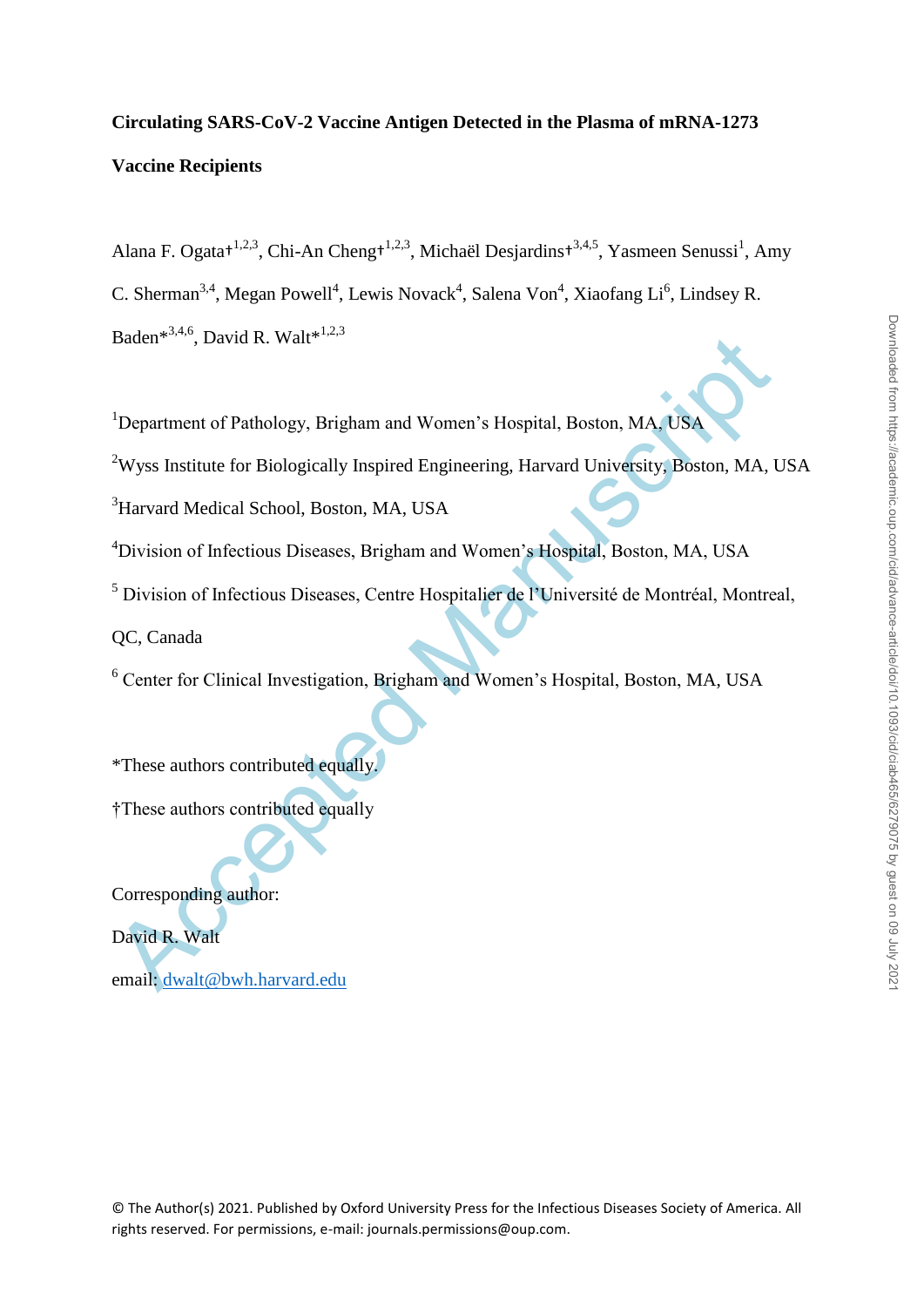#### **ABSTRACT**

SARS-CoV-2 proteins were measured in longitudinal plasma samples collected from 13 participants who received two doses of mRNA-1273 vaccine. 11 of 13 participants showed detectable levels of SARS-CoV-2 protein as early as day one after first vaccine injection. Clearance of detectable SARS-CoV-2 protein correlated with production of IgG and IgA.

**KEY WORDS:** COVID-19, mRNA vaccine, SARS-CoV-2 antigens, immune responses, spike

Accepted M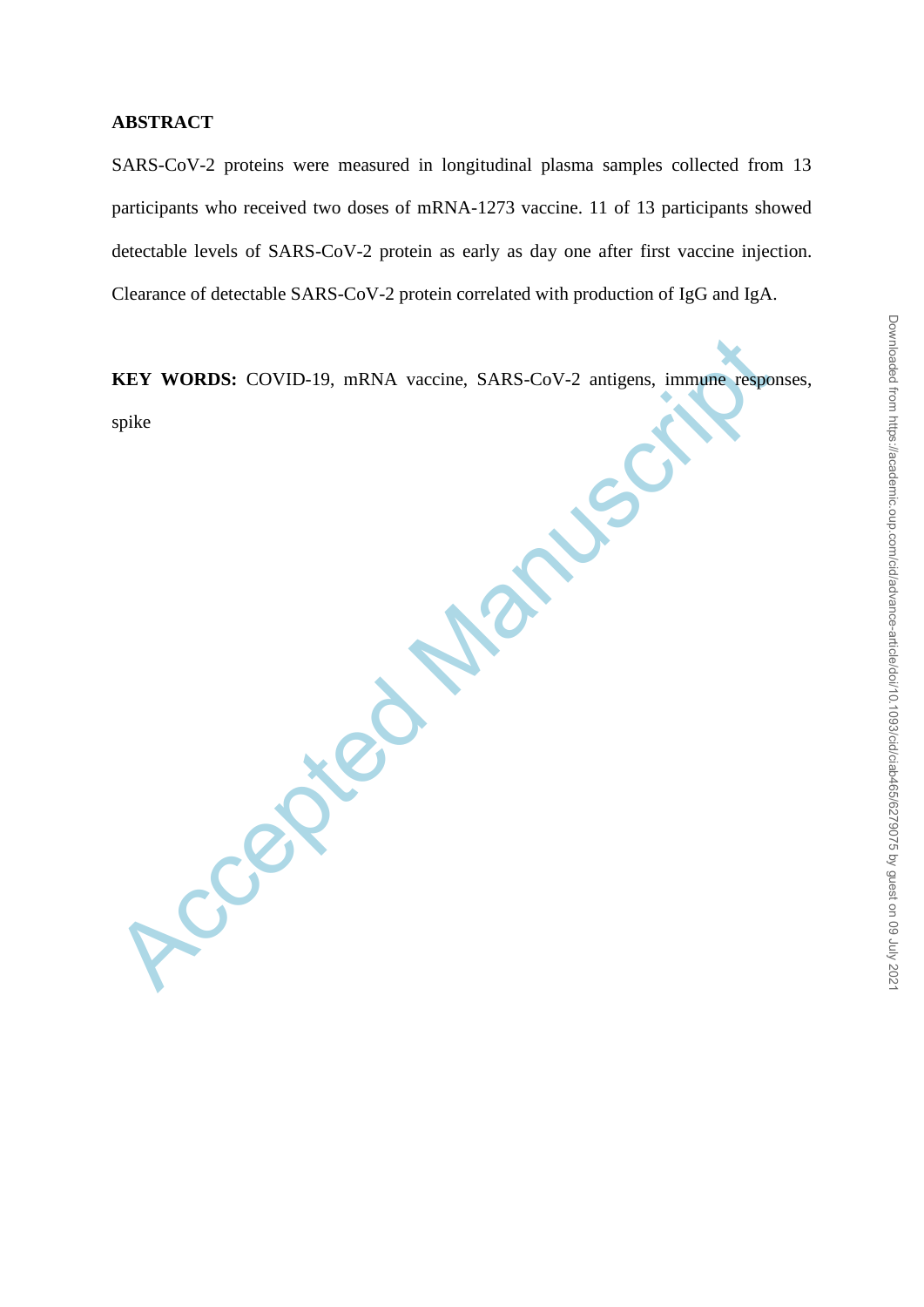#### **INTRODUCTION**

Messenger RNA (mRNA) vaccines for coronavirus disease 2019 (COVID-19) have been widely deployed in the US and are highly effective at inducing protection against infection and severe disease<sup>1</sup>. In December 2020, the Food and Drug Administration gave emergency use authorization (EUA) to the mRNA-1273 vaccine (ModernaTX, Inc), as a two 100 µg dose regimen 28 days apart. mRNA-1273 encodes the severe acute respiratory syndrome coronavirus (SARS-CoV-2) spike antigen with a transmembrane anchor and S1-S2 cleavage site<sup>2</sup>. Data have demonstrated the elicitation of binding and neutralization antibodies against the spike protein by the mRNA-1273 vaccine in humans, thereby inferring that spike protein was produced and induced an immune response  $2-5$ . However, critical data demonstrating the direct production of spike protein via translation from the mRNA-1273 vaccine in these studies are missing, precluding a full understanding of the vaccine mechanism.

100 µg dose regimen 28 days apart. mRNA-1273 encodes the severe acute respire<br>syndrome coronavirus (SARS-CoV-2) spike antigen with a transmembrane anchor and S<br>cleavage site<sup>2</sup>. Data have demonstrated the elicitation of b Here, we provide evidence that circulating SARS-CoV-2 proteins are present in the plasma of participants vaccinated with the mRNA-1273 vaccine. We report antigen and serological data of the mRNA-1273 vaccine in 13 healthcare workers at the Brigham and Women's Hospital. Ultrasensitive single-molecule array (Simoa) assays were used for the detection of SARS-CoV-2 antigens spike (S1-S2 unit), S1, and nucleocapsid and antibodies IgG, IgA, and IgM against SARS-CoV-2 spike, S1, receptor binding domain (RBD), and nucleocapsid, as previously described<sup>6,7</sup>. The ultralow detection limits of the Simoa assays enable detection of antigen and antibody production in the early stages post vaccination and quantification of changes in levels over the course of both vaccine injections.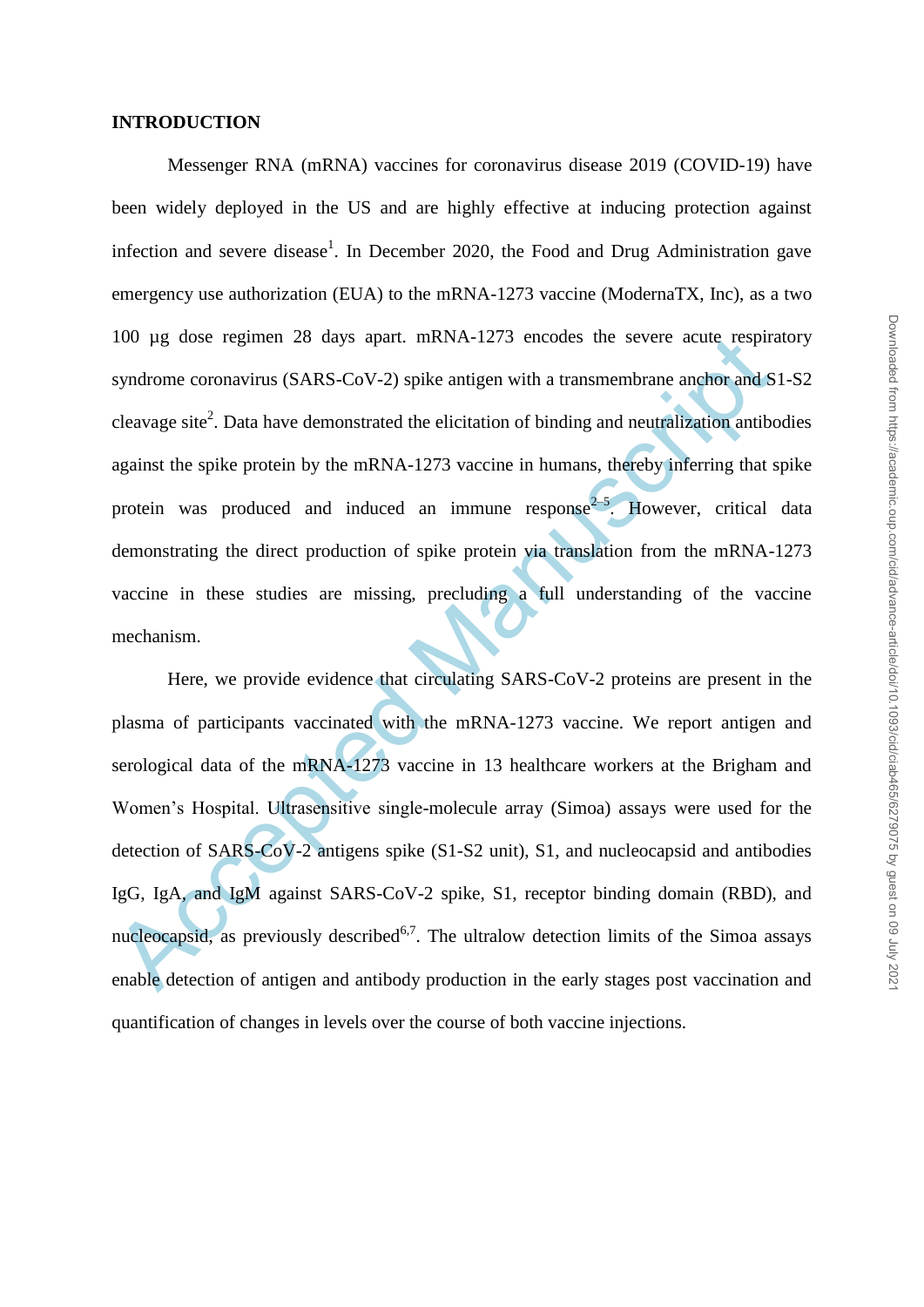#### **MATERIALS AND METHODS**

A prospective pilot study of 13 healthcare workers, 18 years and older, with no known history of SARS-CoV-2 infection was conducted at the Brigham and Women's Hospital from December 2020 to March 2021.Full description of study design reported in the Supplementary Materials. SARS-CoV-2 antigens and antibodies were measured using singlemolecule array assays, as described in the Supplemental Materials (Methods, Figure S1, Table S2- S4).

#### **RESULTS**

Plasma was collected from 13 participants at 10-13 timepoints between 1 and 29 days after the first injection and 1-28 days after the second injection. There was an equal balance of sex, median age was 24 years old, and participants from varied racial and ethnic groups were included (Supplemental Table S1). None of the participants reported prior COVID-19 infection.

molecule array assays, as described in the Supplemental Materials (Methods, Figure<br>Table S2- S4).<br> **RESULTS**<br>
Plasma was collected from 13 participants at 10-13 timepoints between 1 and 29<br>
after the first injection and 1-Temporal profiling of SARS-CoV-2 antigens and antibodies were acquired using Simoa assays as previously described<sup>6,7</sup>, providing data on 15 markers to monitor antigen production and immune responses on each participant (Supplemental Figure S2 to S14). The Simoa antigen assays for spike, S1, and nucleocapsid were previously validated in plasma from pre-pandemic healthy subjects, pre-pandemic patients with respiratory infections, COVID-19 negative patients, and COVID-19 positive patients.<sup>7</sup> Authors detected S1 and N in 64% of COVID-19 positive patients and S1 levels were significantly associated with disease severity. Here, antigens S1 and spike were measured to probe mRNA translation, while nucleocapsid antigen served as a negative control (Figure 1A, B, C, Supplemental Table S5). After the first 100 µg dose, the mRNA-1273 vaccine produced detectable levels of S1 antigen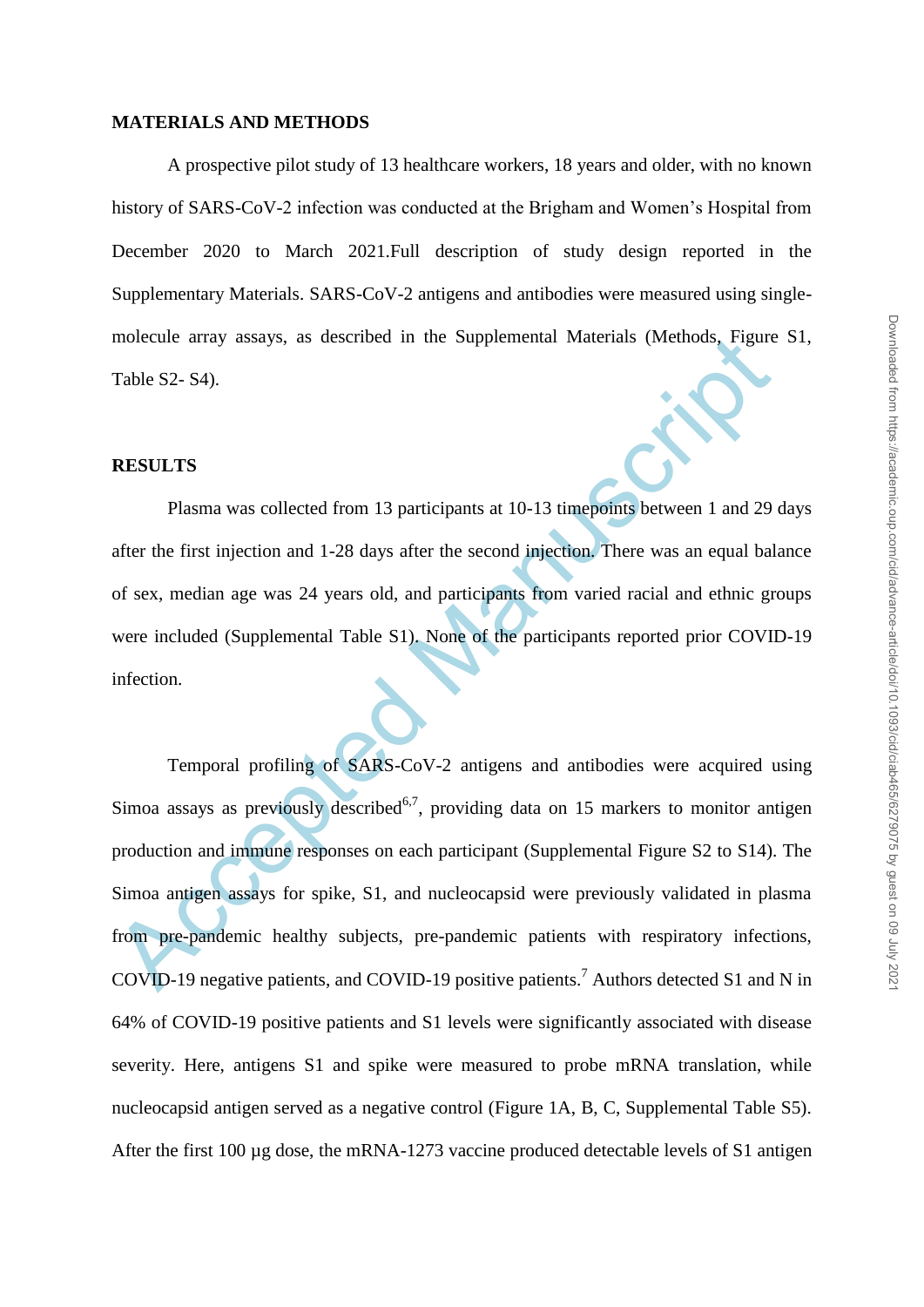in plasma in 11 participants and spike antigen was detected in three of 13 participants. Nucleocapsid antigen was undetectable or at background levels in all participants after both injections, as expected.

detected on average tive days after the first injection (Figure 1A). The mean S1 peak le<br>
was 68 pg/mL  $\pm$ 21 pg/mL. S1 in all participants declined and became undetectable by day<br>
No antigen was detected at day zero for 1 S1 antigen was detected as early as day one post vaccination and peak levels were detected on average five days after the first injection (Figure 1A). The mean S1 peak levels was 68 pg/mL  $\pm$ 21 pg/mL. S1 in all participants declined and became undetectable by day 14. No antigen was detected at day zero for 12 of 13 participants, as expected. However, one individual presented detectable S1 on day zero, possibly due to assay cross reactivity with other human coronaviruses or asymptomatic infection at the time of vaccination. Spike protein was detectable in three of 13 participants an average of 15 days after the first injection. The mean spike peak level was  $62$  pg/mL  $\pm$  13 pg/mL. After the second vaccine dose, no S1 or spike was detectable, and both antigens remained undetectable through day 56. For one individual (Participant #8), spike was detected at day 29, one day after the second injection and was undetectable two days later.

Plasma antibodies IgG, IgA, and IgM were measured against spike, S1, RBD, and nucleocapsid. Antibody levels measured on day zero represent the baseline level in each participant, all who had no previous report of COVID-19 infection. In all 13 participants, as expected, IgG levels against spike and S1, and RBD increased after the first injection while IgG against nucleocapsid showed no change over time (Figures 1D, E, F; individual participant data are shown in Supplemental Figures S2-S14). IgA is involved in early neutralization activity and is therefore crucial to target potentially short-lived IgA responses $^{8}$ . Our Simoa assays detected increased IgA against spike, S1, and RBD after the first injection (Supplemental Figure S2-S15). Nine participants (such as participants #3, #4, #5, and #7,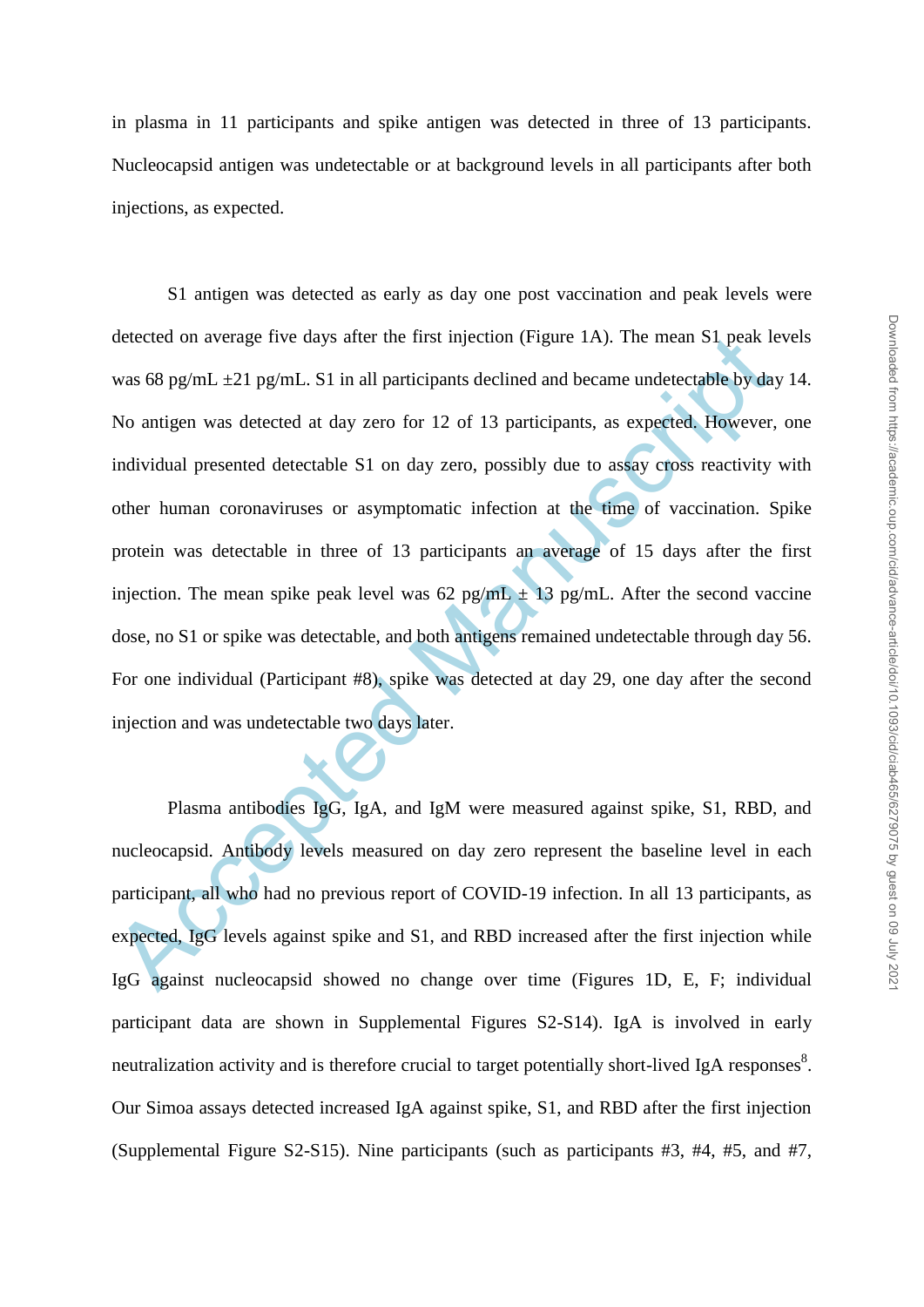Figure 1G) presented measurable IgG levels against S1 and spike by day 14 after the first vaccine injection. Four participants (participants #1, #6, #10, #13, Supplemental Figure S2, S7, S11, and S14), showed a delayed IgG-S1 and IgG-spike response, which did not increase until day 28 after the first injection. Nonetheless, all participants showed additional boost in IgG-S1 after the second injection.

#### **DISCUSSION**

**DISCUSSION**<br>
In this study, 11 participants exhibit S1 antigen in plasma after the first injectivelie nucleocapsid concentrations are insignificant in all participants, confirming that<br>
detected S1 originates from vaccin In this study, 11 participants exhibit S1 antigen in plasma after the first injection, while nucleocapsid concentrations are insignificant in all participants, confirming that the detected S1 originates from vaccination and not natural infection. The presence of S1 is likely due to the nature of the encoded mRNA-1273 spike protein, which contains a cleavable S1- S2 site and enables release of S1 from the spike trimer<sup>2</sup>. We hypothesize that release of S1 protein could result from cleavage via mammalian cell proteases or circulating proteases. We observe an increase in S1 over an initial period of one to five days, suggesting that mRNA translation begins immediately after vaccine inoculation. Interestingly, spike protein appears in three of thirteen participants on average eight days after S1 is produced. The Simoa antigen assays for the full spike protein are designed to require antibody binding to both the S1 and S2 subunits for detection, resulting in a cleaved spike protein to be undetectable. Additionally, spike protein concentrations in plasma of vaccinated participants may be below our assay limit of detection. We hypothesize that the cellular immune responses triggered by T-cell activation, which would occur days after the vaccination, lead to direct killing of cells presenting spike protein and an additional release of spike into the blood stream<sup>9</sup>. The mechanisms underlying release of free S1 and the subsequent detection of the intact spike protein remain unclear and require further studies.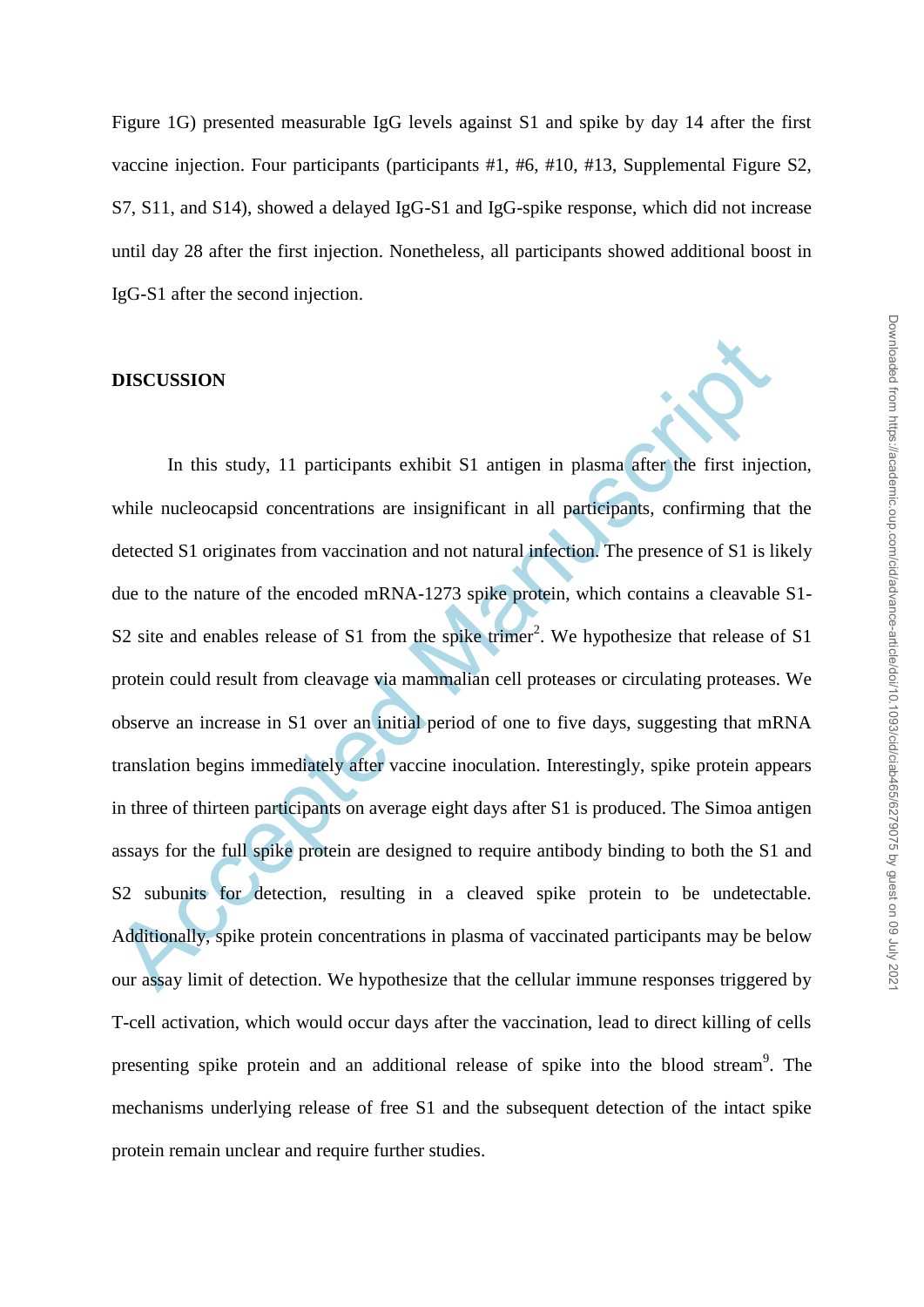and IgA against S1, spike, and RBD increase after S1 production in all participants. The<br>no significant increase in IgG and IgA against nucleocapsid, confirming that the inm<br>response was specific to the vaccine, which does We additionally present corresponding antibody data that are consistent with serological studies done in large trials<sup>2–5,10–12</sup> to support our antigen results. Here, the Simoa serological assays are sensitive enough to identify the production of antibodies at early stages post vaccination and to profile antibody dynamics for each participant at high resolution. IgG and IgA against S1, spike, and RBD increase after S1 production in all participants. There is no significant increase in IgG and IgA against nucleocapsid, confirming that the immune response was specific to the vaccine, which does not contain mRNA for nucleocapsid. For all participants, the increase in IgG against S1 and spike directly corresponds to the decline in S1 or spike protein by the second injection. The inverse correlation between antibody and antigen levels observed is consistent with previous studies investigating SARS-CoV-2 natural infection, in which patients with severe COVID-19 with high plasma antigen levels exhibited antigen clearance upon production of antibodies<sup>7</sup>. Our Simoa antigen assays cannot detect antigen-antibody immune complexes. Although S1 protein is present in most participants, serological data shows that some participants exhibit an initial enhancement in antibody levels by day 14 compared to those who do not show an enhancement until day 28. These differences in antibody dynamics could be explained by early antibody production due to previous asymptomatic infection, which has recently been demonstrated in seropositive participants<sup>10</sup>. Here, we observe two participants (Participants #3, #4) with high IgG-spike baseline levels compared to all other participants who produce increased IgG-spike levels by day 14.

Limitations of the current study include the small sample size and potential biases that result from enrolling healthy, young adults, which may not be representative of the general population. Future studies should also examine the dynamics of antigen production with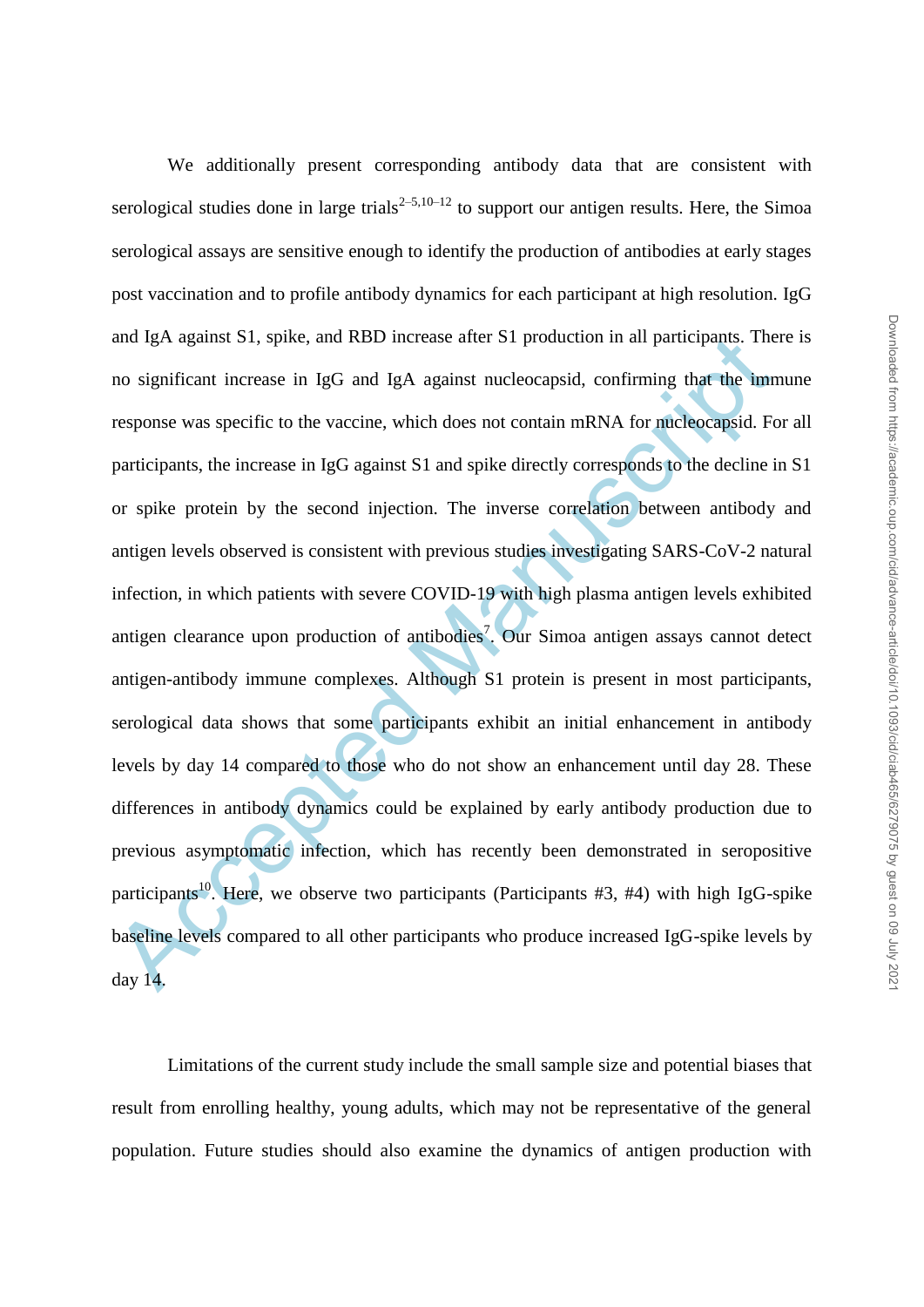neutralization antibodies. Nonetheless, evidence of systemic detection of spike and S1 protein production from the mRNA-1273 vaccine is significant and has not yet been described in any vaccine study, likely due to limitations in assay sensitivity and timing assessment. The clinical relevance of this finding is unknown and should be further explored. These data show that S1 antigen production after the initial vaccination can be detected by day one and is present beyond the site of injection and the associated regional lymph nodes. Induction of IgG and IgA immune responses can be detected as early as day five post vaccination and are associated with clearance of spike and S1 antigen in the systemic circulation.

Accepted .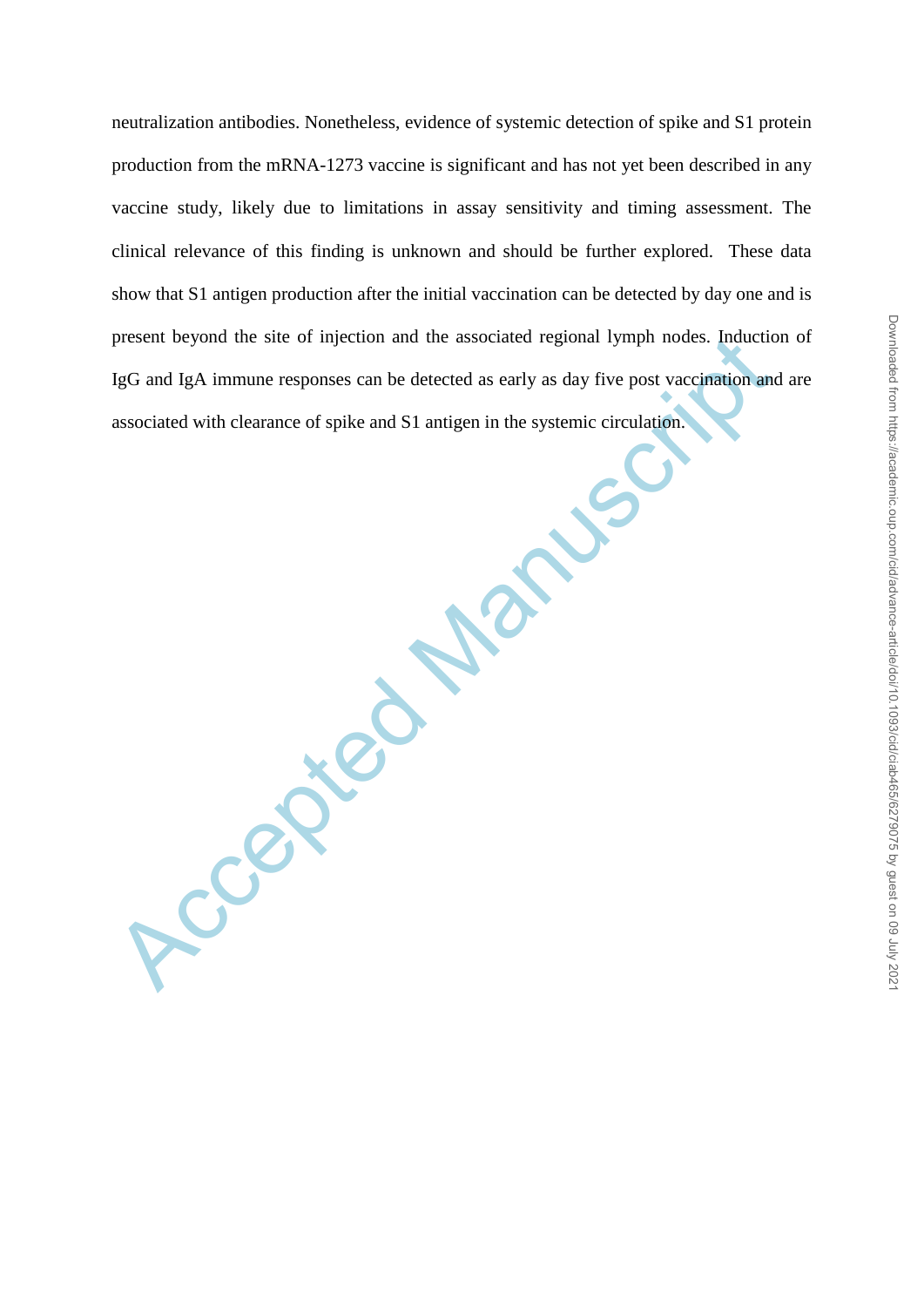## **NOTES**

## **AUTHOR CONTRIBUTIONS**

Conceptualization: DRW, AFO, LRB, MD

Investigation: AFO, CC, MD

Sample / Data Acquisition: AFO, CC, MD, YS, ACS, MP, LN, XL, SV

Funding acquisition: DRW, LRB

Supervision: DRW, LRB

Writing – original draft: AFO, CC, DRW

Writing – review & editing: MD, ACS, LRB

## **ACKNOWLEDGMENTS**

We thank Jonathan Krauss and John Alexander Kupelian for their technical support and Julia Klopfer for her assistance in sample collections and study management.

## **FUNDING**

Punding acquisition: DRW, LRB<br>
Supervision: DRW, LRB<br>
Writing – original draft: AFO, CC, DRW<br>
Writing – review & editing: MD, ACS, LRB<br>
ACKNOWLEDGMENTS<br>
We thank Jonathan Krauss and John Alexander Kupelian for their techni Funding for this work came from a generous donation from Barbara and Amos Hostetter and the Chleck Foundation. This work was supported in part by the Bill and Melinda Gates Foundation (no. INV-017380). We acknowledge support from the following research grants for vaccine development: NIH/NIAID, Welcome Trust, and IAVI.

## **CONFLICTS OF INTEREST**

David R. Walt is a Board Director and holds stock equity in Quanterix Corporation, a company that develops an ultra-sensitive digital immunoassay platform. He is an inventory of the Simoa technology, founder of the company and serves on its Board of Directors. Dr. Walt's interests were reviewed and are managed by Brigham and Women's Hospital and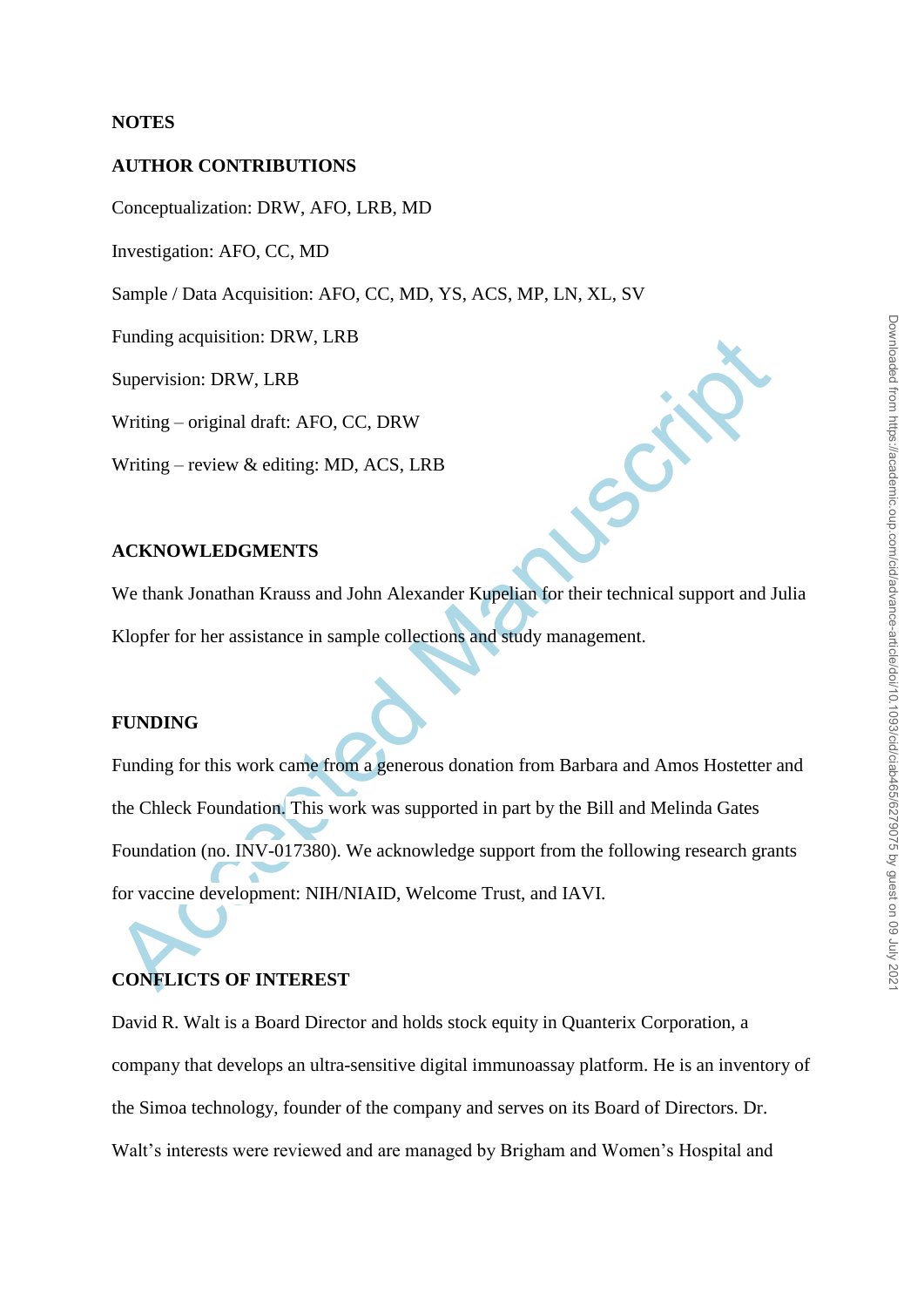Partners HealthCare in accordance with their conflict-of-interest policies. The anti-SARS-CoV-2 Simoa assays in this publication have been licensed by Brigham and Women's Hospital to Quanterix Corporation. A.F.O. reports funding from NIH Post Doctoral Training Grant and royalty payments from Brigham and Women's Hospital for intellectual property of the SARS-CoV-2 antibody assays that was licensed to Quanterix Inc, outside the submitted work. L.R.B. reports research grants from NIH/NIAID, Welcome Trust, and IAVI; and participates in SMCs for NIAID for a variety of programs including vaccine development, outside the submitted work. M.D. reports grants from Centre Hospitalier de l'Université de Montréal (CHUM) and CHUM Foundation, outside the submitted work.

Accepted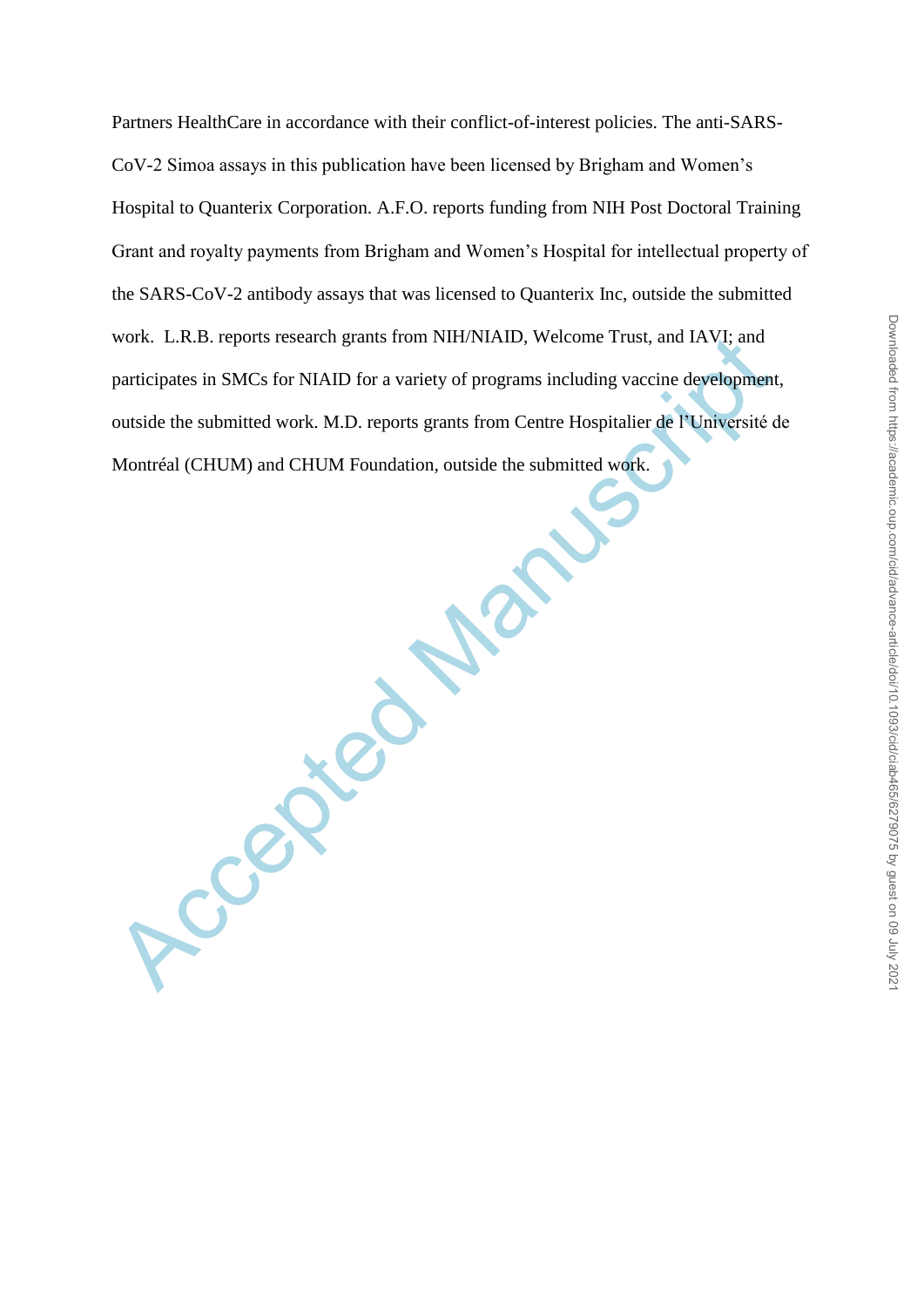#### **REFERENCES**

- (1) Baden LR, El Sahly HM, Essink B, et al. Efficacy and Safety of the mRNA-1273 SARS-CoV-2 Vaccine. N Engl J Med, **2021;** 384: 403-416.
- (2) Jackson LA, Anderson EJ, Rouphael NG, et al. An mRNA Vaccine against SARS-CoV-2 — Preliminary Report. N Engl J Med, **2020**; 383: 1920-1931.
- (3) Anderson EJ, Rouphael NG, Widge AT, et al. Safety and Immunogenicity of SARS-CoV-2 mRNA-1273 Vaccine in Older Adults. N Engl J Med, **2020**; 383: 2427-2438.
- (4) Widge AT, Rouphael NG, Jackson LA, et al. Durability of Responses after SARS-CoV-2 MRNA-1273 Vaccination. N Engl J Med, **2021;** 384: 80-82.
- (5) Saadat S, Tehrani ZR, Logue J, er al. Binding and Neutralization Antibody Titers After a Single Vaccine Dose in Health Care Workers Previously Infected With SARS-CoV-2. J Am Med Assoc, **2021;** DOI: 10.1001/jama.2021.3341.
- (6) Norman M, Gilboa T, Ogata AF, et al. Ultrasensitive High-Resolution Profiling of Early Seroconversion in Patients with COVID-19. Nat Biomed Eng, **2020**; 4: 1180- 1187.
- (3) Anderson EJ, Kouphael NG, Widge AT, et al. Satety and Immunogementy of SA<br>
CoV-2 mRNA-1273 Vaccine in Older Adults. N Engl J Med, 2020; 383; 2427-243<br>
(4) Widge AT, Rouphael NG, Jackson LA, et al. Durability of Respon (7) Ogata AF, Maley AM, Wu C, et al. Ultra-Sensitive Serial Profiling of SARS-CoV-2 Antigens and Antibodies in Plasma to Understand Disease Progression in COVID-19 Patients with Severe Disease. Clin Chem, **2020**; 4: 1180-1187.
- (8) Sterlin D, Mathian A, Miyara M, et al. IgA Dominates the Early Neutralizing Antibody Response to SARS-CoV-2. Sci Transl Med, **2021**; 13: 2223.
- (9) Sewell HF, Agius RM, Kendrick D, Stewart M. Covid-19 Vaccines: Delivering Protective Immunity. BMJ, **2020**; 371: m4838.
- (10) Krammer F, Srivastava K, Alshammary H, et al. Antibody Responses in Seropositive Persons after a Single Dose of SARS-CoV-2 mRNA Vaccine. N Engl J Med, **2021**; 1- 2.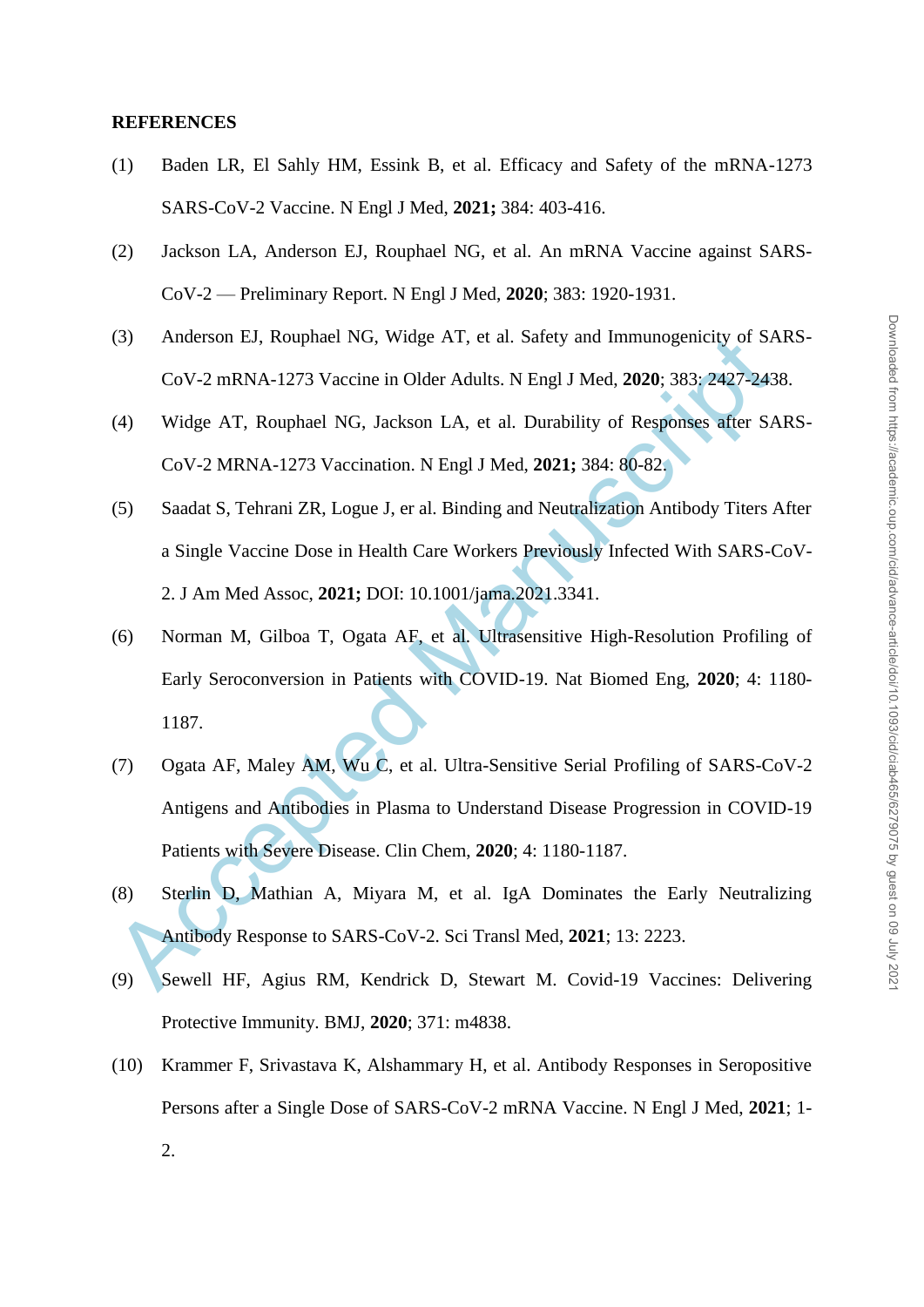- (11) Wu K, Werner AP, Moliva JI, et al. mRNA-1273 Vaccine Induces Neutralizing Antibodies against Spike Mutants from Global SARS-CoV-2 Variants. BioRxiv [Preprint]. January 25, 2021. Available from: https://doi.org/10.1101/2021.01.25.427948.
- (12) Corbett KS, Edwards DK, Leist SR, et al. SARS-CoV-2 mRNA Vaccine Design Enabled by Prototype Pathogen Preparedness. Nature, **2020**; 86: 567-571.

Accepted Manuscript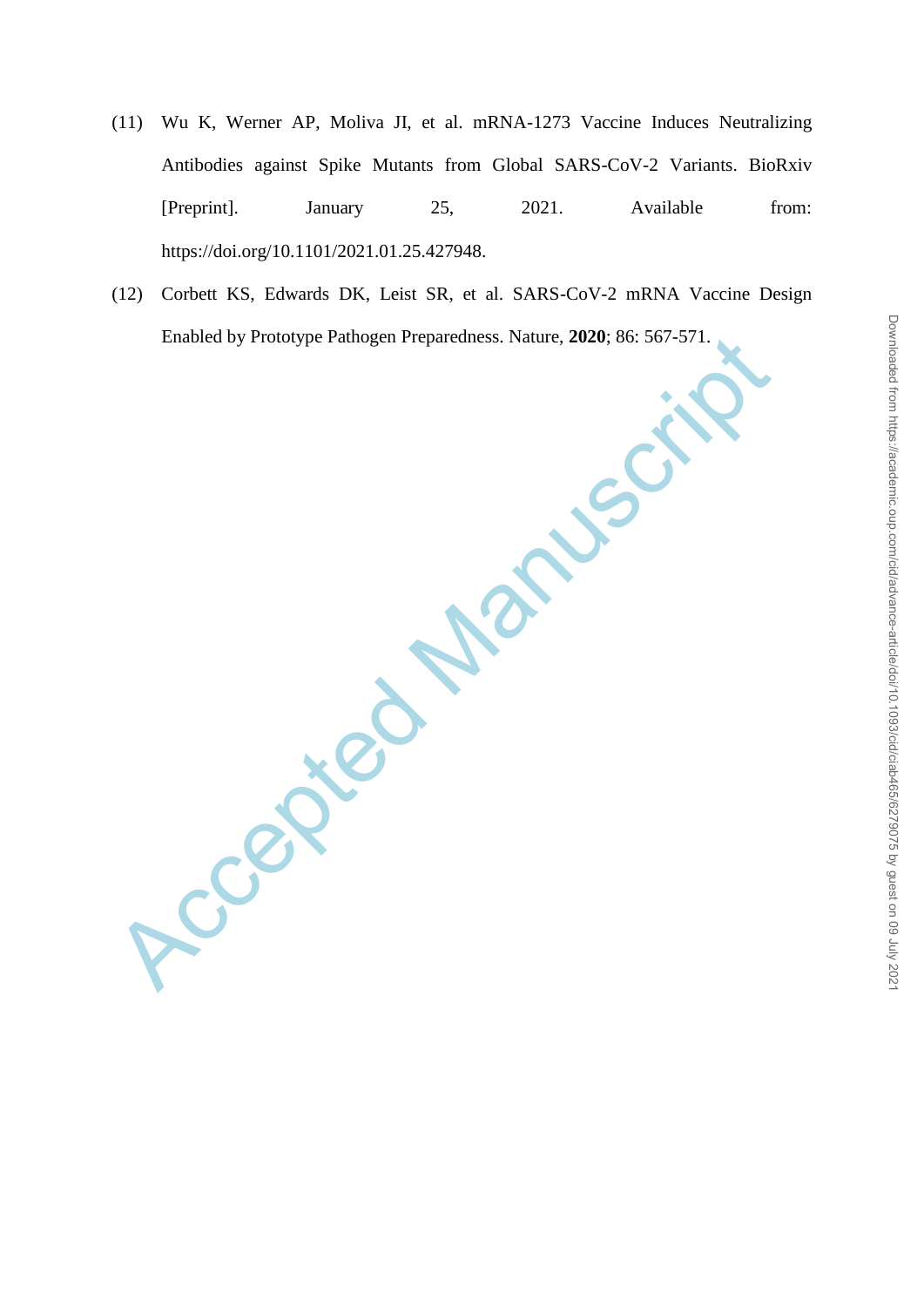#### **FIGURE LEGENDS**

were measured using Simoa assays. The dotted line shows the sample limit of detectalated as described in the methods. IgG levels against (D) S1, (E) spike, and nucleocapsid shown were measured using Simoa assays and report **Figure 1. Time Course of SARS-CoV-2 Antigen and Antibody Levels after mRNA-1273 Vaccination.** Data from 13 participants. All participants received the mRNA-1273 injection on days 1 and 28, where circle and triangle data points represent antigen levels post the first and second injections, respectively. (A) S1, (C) spike, and (C) nucleocapsid levels shown were measured using Simoa assays. The dotted line shows the sample limit of detection, calculated as described in the methods. IgG levels against (D) S1, (E) spike, and (F) nucleocapsid shown were measured using Simoa assays and reported in units of normalized Average Enzymes per Bead (AEB). Sample limit of detection in unit of AEB was 0.006 for IgG-S1, 0.0044 for IgG-spike, and 0.0129 for IgG-Nucleocapsid. (A-F) Bars represent the average concentration from participants on that day, and error bars represent the standard deviation, and individual data points are overlayed. Each data point is the average of duplicate measurements. (G) S1, spike, IgG-S1, and IgG-spike data for individual participants #3, #4, #5, and #7. Hollow and solid data points represent levels post the first and second injections, respectively. Each data point represents the average of duplicate measurements, and error bars are the standard deviation.